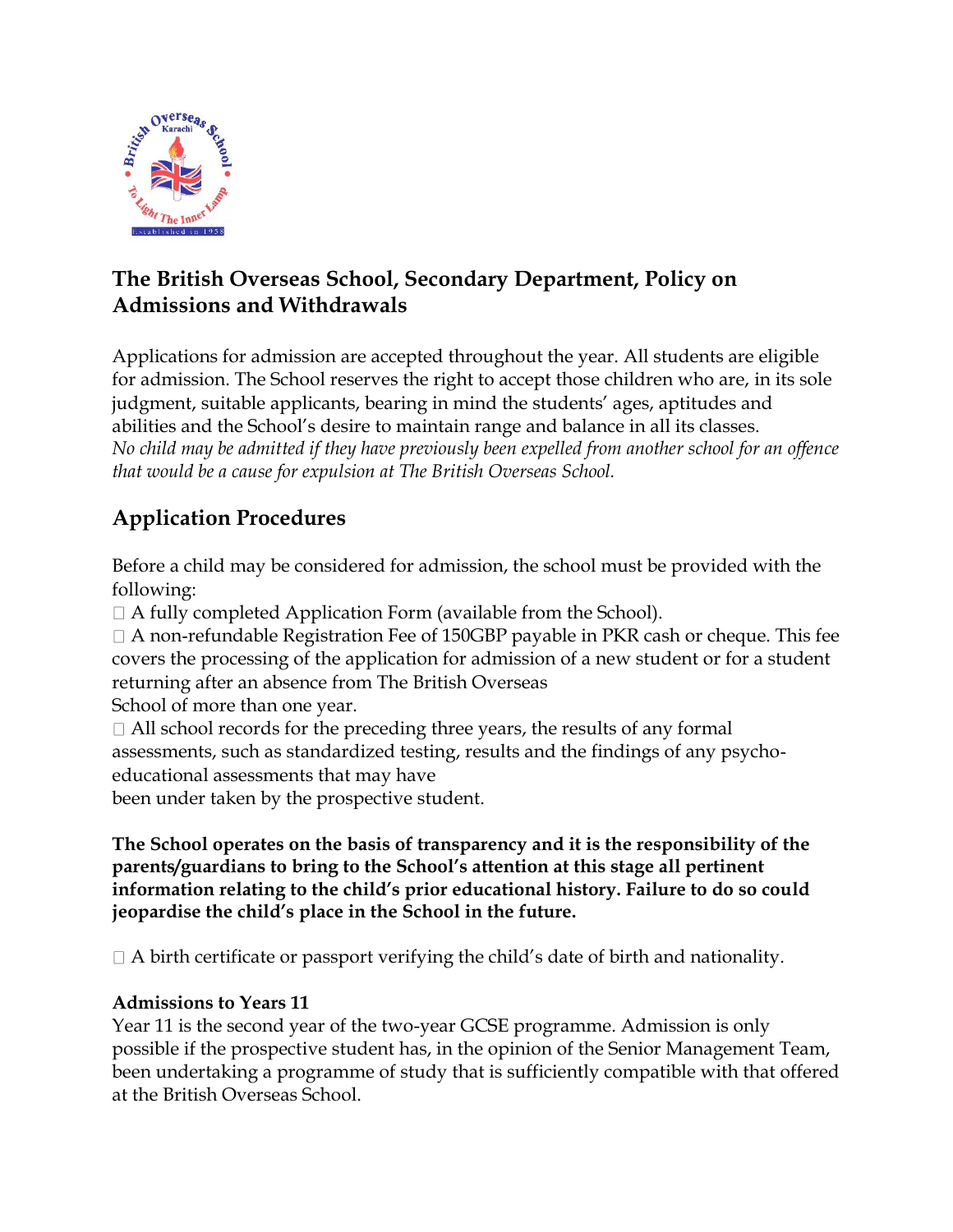#### **Age Requirements**

Students should only be admitted to their appropriate age group as at 31 August of the year of admission. Year 7 11 years Year 8 12 years Year 9 13 years Year10 14 years Year 11 15 years

Sometimes students are suited for entrance into particular year levels at the British Overseas School outside of their normal age group. Therefore, it is possible at the Principal's discretion, and based on a consideration of the student's age, aptitude and ability, including where necessary an evaluation of records from previously attended schools and testing administered at the British Overseas School, to admit students who do not strictly meet the age requirements outlined above.

# **Waiting Lists**

1 A place on the waiting list for a particular class/year group is held for the duration of the year for which the application is made. If a place does not become available, the place is not carried over to the following year. For example, if an application has been made to join Year 7 but a place does not become available, the application is not carried forward to the waiting list for Year 8 of the following year. The application must be made afresh.

2 The School is not committed to taking children from the Waiting Lists on a "first come/first served" basis. It is committed to admitting those children who best fit in with the school's educational mission, aims and objectives. All decisions on which pupils to admit into the School rest immediately with the Principal and, finally, the Admissions Sub-Committee of the Board.

After receiving the required documentation the School may:

- Decide not to take the application further.

- Place the student's application on the waiting list for that year. In this case, the 'Assessment

Procedures' will only come into effect when a place becomes available or is expected to become available.

-Proceed with the 'Assessment Procedures', if a place is available or is expected to become

available.

#### **Assessment Procedures**

If the School wishes to continue the procedure, the following will be taken into consideration when determining whether or not to offer a place: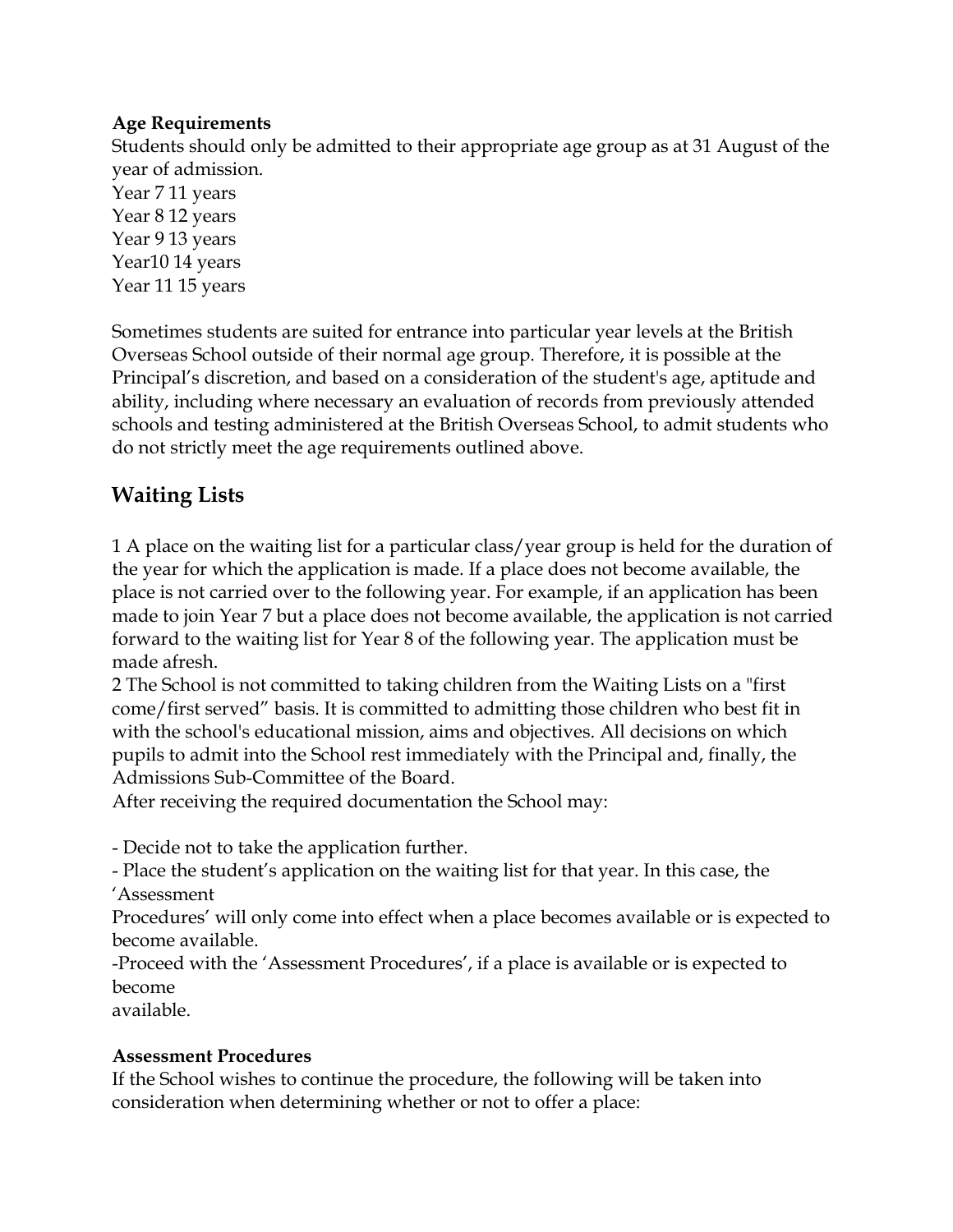- The results of an interview with the student's parents/guardians.

- The results of an interview with the prospective student.

- The results of the School's entrance assessments, which are designed to indicate the student's current academic standing in a number of core areas an d their academic potential, as well as their ability to work with and relate to others.

In cases where parents and students seeking entry to the School are unable to attend the allotted date for assessment, an alternative may be given under exceptional circumstances and at the discretion of the School senior management. In the case of a student being out of the country at the time of the assessment, the School may forward the assessment papers to the student's current school. This will only happen if the current school agrees to co‐operate with the administration of the assessment.

**The School reserves the right, at its sole discretion, either to accept or to reject any application for admission. In those cases where an application is rejected, the School is under no obligation to show cause for the non-acceptance of the child concerned.**

# **Enrolment Procedures**

When a place is available and a student is accepted for admission, an offer will be made in writing. This must be taken up within 30 days. To accept the offer, parents are required to

- Complete the School 'Enrolment Form'.
- Complete The School 'Medical History Form'.

- Pay an Entrance Fee (a single charge of 1,580GBP payable in PKR cash/cheque at entrance).

NB The Entrance Fee remains valid so long as the student's stay at the School is uninterrupted by no more than one academic year. An interruption of more than this will require a new payment of the Entrance Fee, if the student is re-admitted. Readmission is not guaranteed and the application will be assessed alongside other new applicants. The Entrance Fee does not remain valid if an interruption (of whatever length) is due to exclusion for non-payment of tuition fees.

### **Tuition and Other Fees**

Tuition fees are set annually by the Board and are charged, in Pounds Sterling payable in PKR , as follows:

□ **Registration fee:** A single lump-sum payment shall be made at the time of at the time of application for admission of a new student or of a student returning after an absence of one year or longer. This fee is not refundable, even if the student is not accepted for admission to The British Overseas School or the application for admission is withdrawn.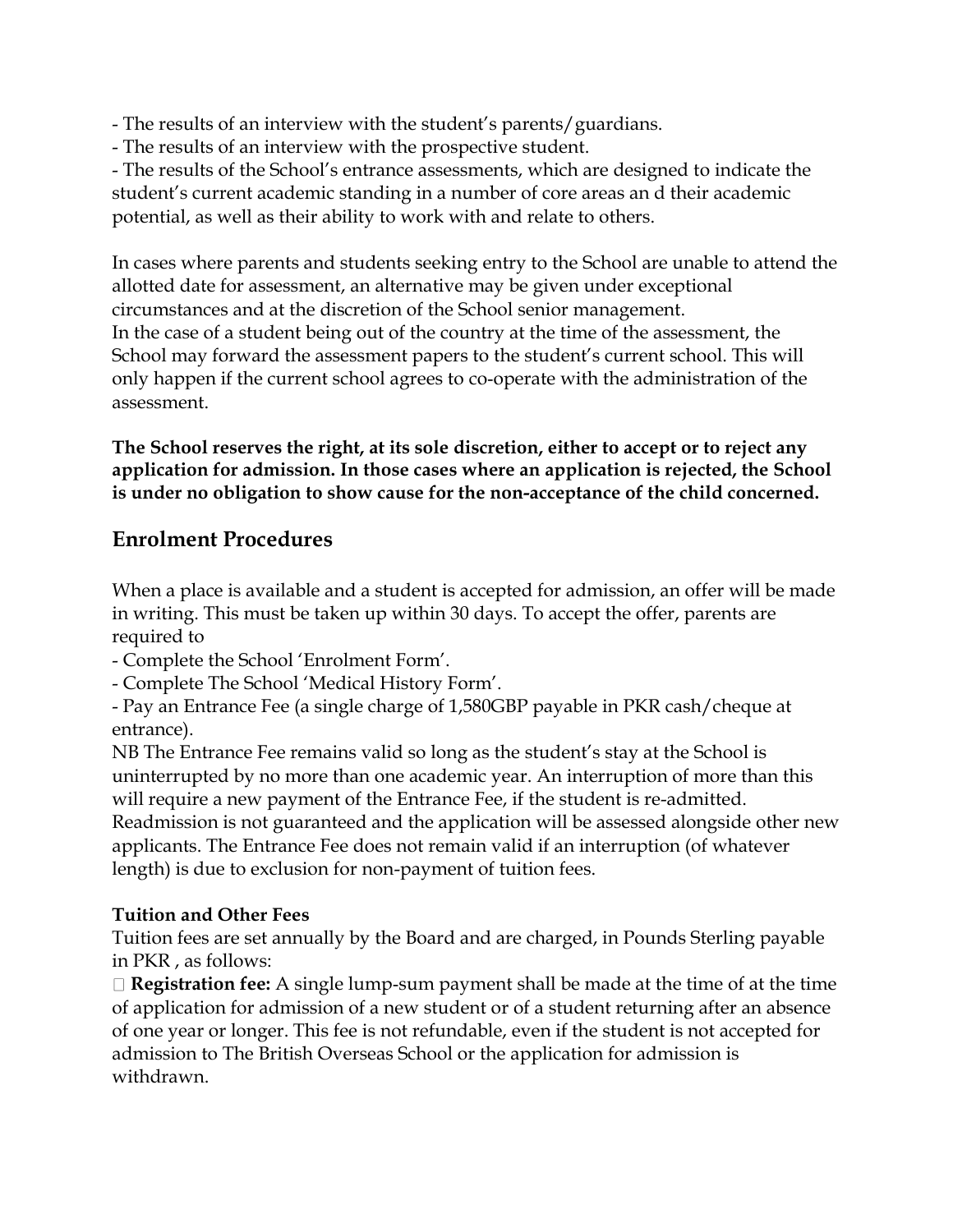**Entrance Fee:** This is levied at the date of entrance for students who have not previously attended the

BOS or who are returning after more than one academic year away from the BOS. **Tuition fees:** These are payable either annually or according to the schedule of payments (see 'Tuition Fee Payment Schedule').

**Public Examination Fees:** These are levied per examination unit and are to be paid in advance of the test or examination. The fees for such testing and examinations shall be composed of the fee incurred by the School (imposed by the external examining body) plus an administration charge. Failure to pay examination fees on time may result in the student being withdrawn from their examinations.

#### **Refunds**

None of the above fees are refundable, under any circumstances.

## **Tuition Fee Payment Schedule**

Tuition fees are payable in three instalments. They are as follows:

Instalment 1 25% Payable in June of the preceding year (end of the Summer Term)

Instalment 2 25% Payable in September (beginning of the Autumn Term)

Instalment 3 50% Payable in January (beginning of the Spring Term)

The School Board will determine annually the exact dates by which payments should be received.

## **Payment Schedule for Students Joining Mid-Term**

In cases where students join after the end of the school year (ie after the end of the summer term) or mid-term once the school year has started, the following applies: Joining before half-term of the Autumn Term Instalments 1 & 2 immediately payable in full.

Instalment 3 payable as it falls due.

Joining after half-term of the Autumn Term Instalment 2 immediately payable in full. Instalment 3 payable as it falls due.

Joining at any time in the Spring Term Instalment 3 immediately payable in full. Joining at any time in the Summer Term 50% of Instalment 3 immediately payable.

### **Payment of Tuition Fees**

Parents who are resident in Karachi must pay the tuition Fees through Bank Al Habib. When making the payment, the tuition fee invoice must be presented and will be stamped by the bank. The appropriate portion of the stamped invoice should be returned to the School as proof of payment. Payments made directly to the School cannot be accepted.

### **Non-Payment of Tuition Fees**

School places for students in the school are guaranteed only to those students whose fees are paid on or before the due date.

If fees are not paid by the due date, the student's name is removed from the class lists.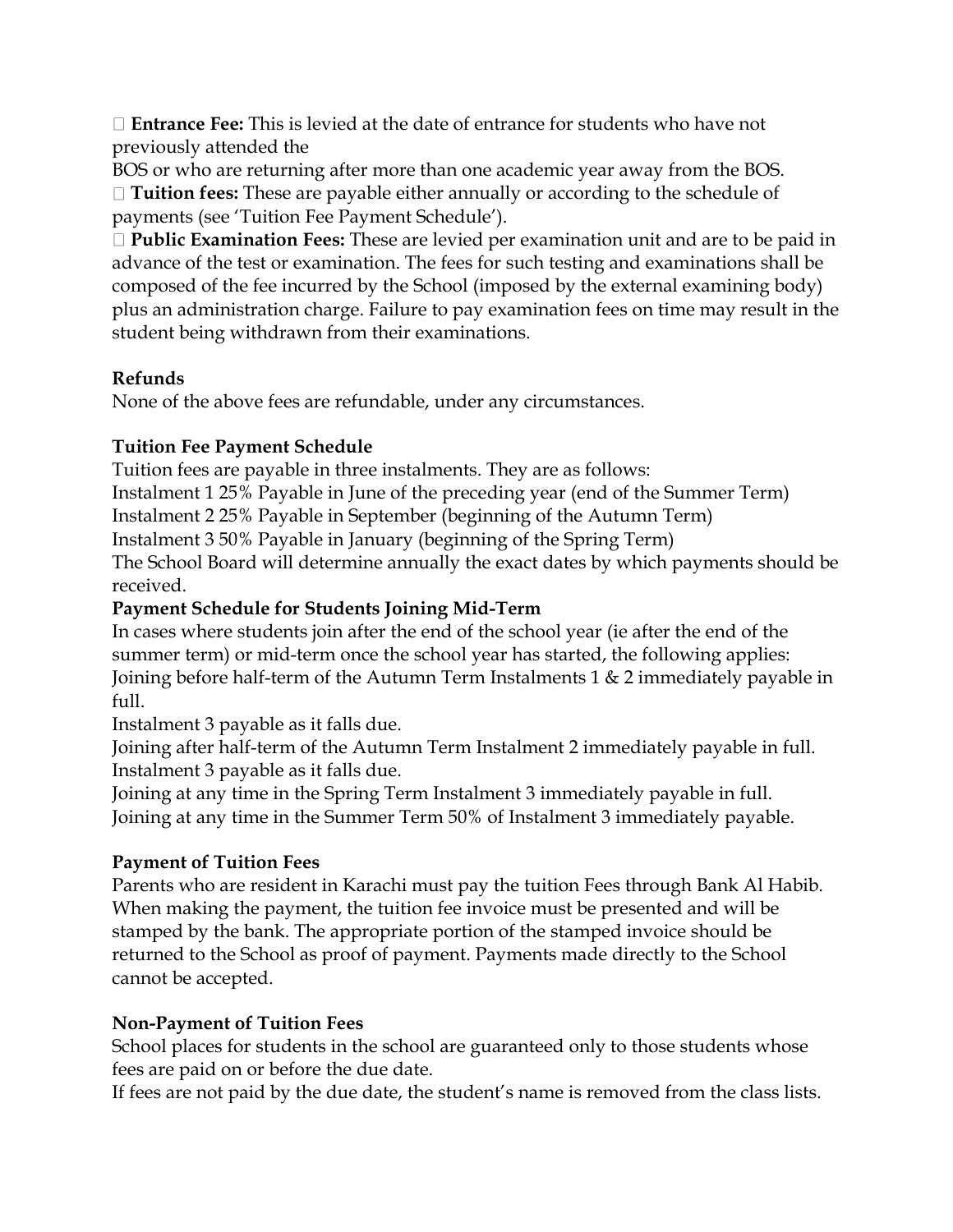Re-inclusion of the student will not be considered until all outstanding fees have been paid in full. Should the family wish the child to be re‐admitted, it will be treated as a new application. If there is a waiting list for that year group, the student's name may be placed at the end of the waiting list. The decision to do so is at the discretion of the Board upon the advice of the Principal. If the student is readmitted, the parents will be required to pay the Registration Fee and Entrance Fee again.

#### **Voluntary Withdrawal Procedures**

Parents wishing to withdraw their children from the British Overseas School must give at least one term's notice, in writing, of their intention to do so. Failure to do this will result in the forfeiture of one term's tuition fees. The periods of notice shall be as follows:

#### **Date of Intended Withdrawal Date by which Notice Required**

Beginning of Autumn Term First day of preceding Summer Term Beginning of Spring Term First day of preceding Autumn Term Beginning of Summer Term First day of preceding Spring Term

The School's administration will only release students' records and transcripts to those parents and guardians who are in good financial standing with the School. In the case of withdrawing students, this means those parents and guardians who have either given one full term's notice of withdrawal or who have paid one full term's fees in lieu of notice.

#### **Exclusion Procedures**

A student may be excluded from school on a temporary (suspension) or permanent (expulsion) basis.

A decision to take either of these steps will be ta ken by the Principal in consultation with the School Board, through the Chair.

A student may be removed from school if

- They cannot be educated or controlled properly.
- There is a risk to the well-being of other students.
- There has been a serious breach of the School's Code of Conduct (as per the School's Disciplinary Policy).
- A student has failed to attend 80% of school days during a single academic year.
- The Terms and Conditions of Enrolment (or 'Continuing Enrolment') have not been met by the student or the parents.

This list is not exhaustive. There may be other reasons why a student might be suspended or excluded from the School. If parents wish to appeal against the Principal's decision to suspend or expel their child from school they may do so. An appeal to the Board should be made, in writing, addressed to the Chair of the Board, within seven